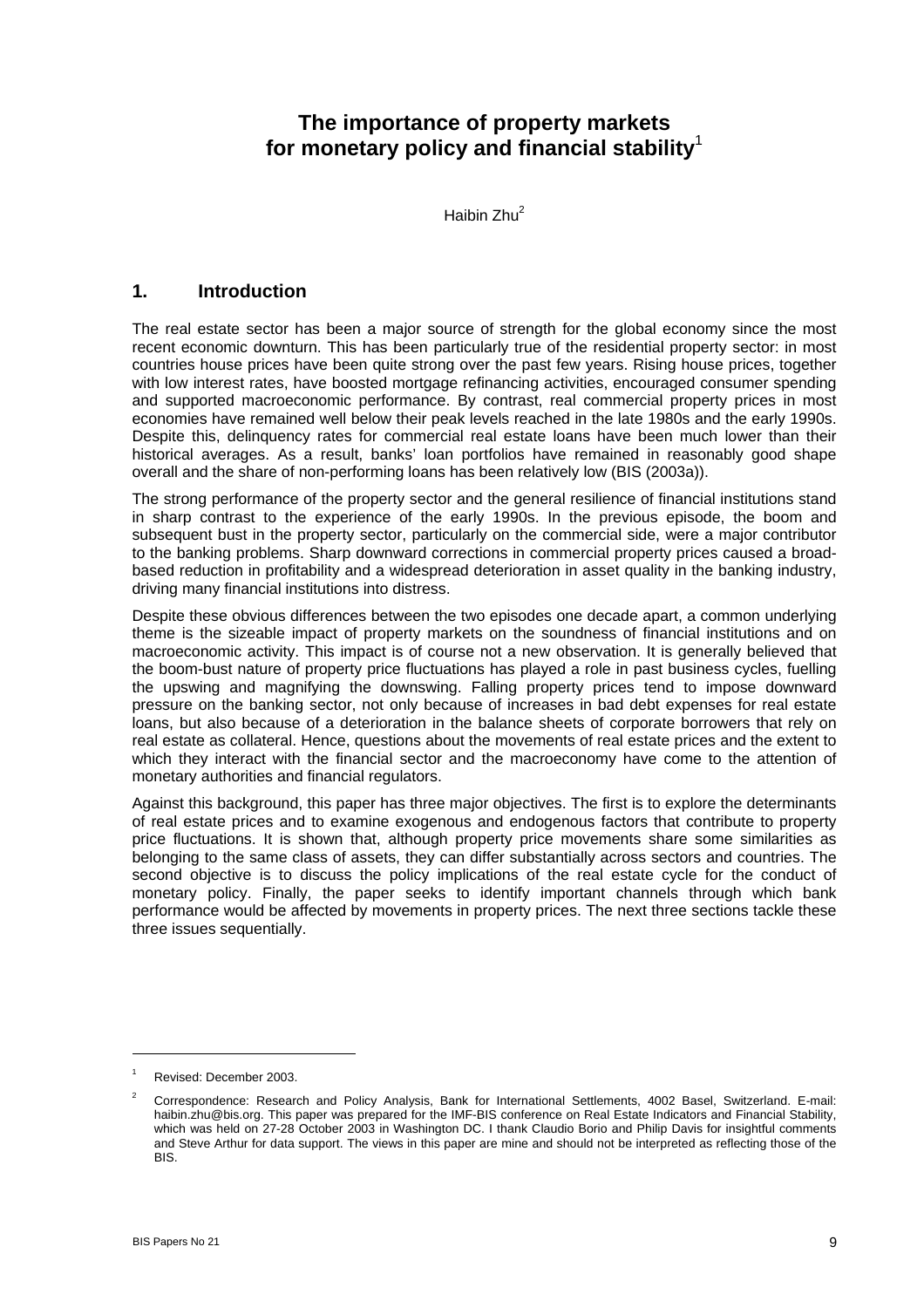## **2. Real estate as a particular type of asset**

The determinants of property prices are in many ways similar to those of other assets, namely the expected service stream (consumption service) or expected future cash flow (rents) and the required rate of return (the long-term interest rate plus the risk premium) as a discount factor. In the long run, property prices therefore depend on demand factors, such as national income and average discount rates, and on supply factors, such as cost of construction, land availability and the quality of the existing stock.

Nevertheless, property markets also have a number of distinctive features compared with other types of asset. The supply of property is intensively local; delivery of the new stock can take quite a long time owing to the length of the planning and construction phases; rents can be very sticky because of the use of long-term rental contracts; market prices lack transparency and most transactions occur through bilateral negotiations; the liquidity of the market is constrained because of the existence of high transaction costs; borrowers rely heavily on external finance; real estate is widely used as collateral; and short sales are usually not possible. These features cause property prices to behave differently. In particular, in the short run, property prices are more likely to deviate from their long-term fundamentals. And fluctuations in property prices can arise not only owing to cyclical movements in economic fundamentals, interest rates and the risk premium, but also as a result of the intrinsic characteristics of the property market itself.

The business cycle causes property price fluctuations for obvious reasons. Improvements in overall economic conditions tend to increase the average income of households and therefore boost the demand for new homes, putting upward pressure on house prices. Similarly, businesses see profitable opportunities and seek to expand the scale of their investments. Such an expansion implies a higher demand for office space and storage, driving up commercial property prices. In addition, the market perception of risk changes with the phases of the cycle. During a booming phase, the risk involved in a given project is considered to be lower than in a downward phase. The changing risk premiums, in combination with time-varying interest rates (decided by policymakers), determine the discount rates and by extension have a sizeable impact on real estate prices.

Property price oscillations are also driven by endogenous factors, most notably supply lags and the historical dependence of investment decisions. On the one hand, the supply response in the property market is much slower compared with that of other goods, mainly as a result of limited land supply and the length of the approval process and the construction phase. On the other hand, the flow of information in the property market is usually inefficient. Because the turnover rate of properties is usually very low, the price information is rather limited and often inaccurate. In particular, much of the information that is important to understand the dynamics of property prices is related to knowledge of local markets, which is accessible only at a substantial cost. Therefore, it is usually very difficult, if not impossible, for market participants to forecast the future movements of property prices. In practice, market forecasts either rely heavily on current property prices or are computed by extrapolating past trends. This so-called "myopic" or "rule of thumb" expectation (Hendershott (1994) and Herring and Wachter (1999)) can contribute to endogenous oscillation of property prices or deviations from their long-run equilibrium values.

For example, during a booming period real estate prices continue to rise. Based on the past trend or current prices, constructors and developers decide to start new construction. However, as new construction may take several years to be completed, the adjustment process is slow. By the time the construction is delivered, the market demand may have fallen off. As a result, vacancy rates climb. The oversupply forces rents and real estate prices to fall, sometimes even below their fundamental values.

This "overbuilding" story can occasionally result from the distortion of private incentives by inappropriate or flawed government policies on both the regulatory and legislative fronts. One notable example is related to financial liberalisation after the 1970s in a number of industrial and emerging market economies (see Borio et al (1994) and BIS (1993)). Following liberalisation and deregulation, new financial institutions emerge and compete with existing lending institutions by offering loans on cheaper terms. As competition among lenders intensifies and more resources for financing real estate projects become available, the number of potential investors in the real estate sector increases and property prices will rise above their fundamental values. The distortion effect is even stronger when there are moral hazard problems in the market related to inappropriate policies such as overly generous guarantees and inefficient regulation. Guarantees against losses create an incentive for lenders to invest in high-return, high-risk projects, resulting in excessive risk-taking and overly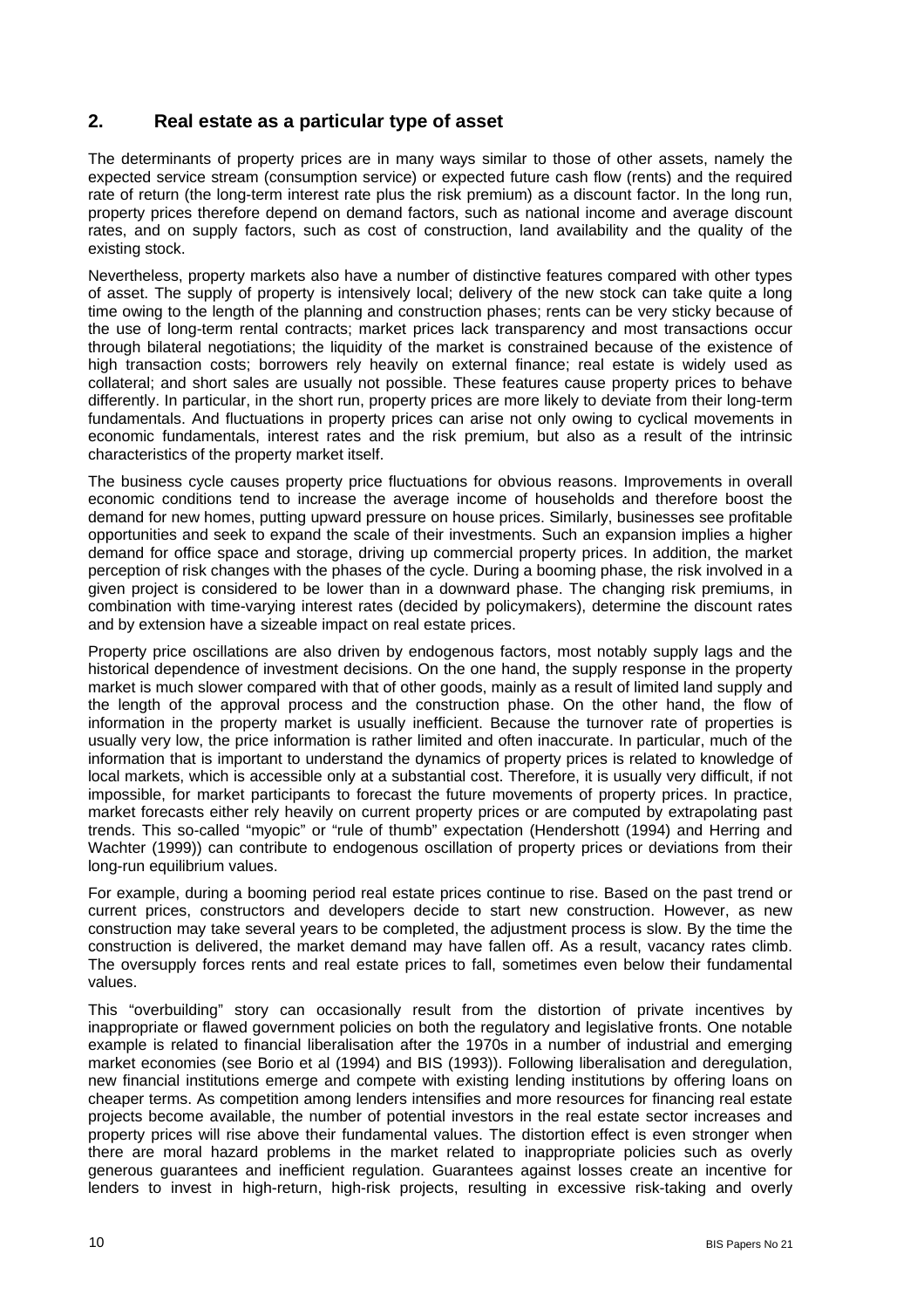exuberant property assets. This mechanism of real estate cycles has attracted a lot of attention in the past two decades. It is widely believed that financial liberalisation has contributed to a series of real estate boom and bust episodes, including the collapse of the US thrift institutions in the late 1980s and the 1997 East Asian crisis.

Beyond these common characteristics, the dynamics of property prices can vary substantially across sectors (residential vs commercial, office vs retail, etc) and across countries as a result of differences in a number of specific demand and supply factors. For example, while housing prices on average have posted robust growth since the mid-1990s, experience has differed considerably across countries. House price growth has been particularly strong in Australia, Ireland, the Netherlands, Spain and the United Kingdom, followed by the United States and some of the Nordic countries. At the other end of the spectrum are Germany, Japan and Switzerland, where prices have remained rather flat or even declined over the past decade. A second example is the usual divergence between housing markets and commercial property markets. In the most recent economic downturn, the residential sector was very strong, reflecting the substantial role of low interest rates. Conversely, the commercial property sector seemed to be more constrained by the sluggish macroeconomic environment and posted capital losses in most industrial countries. Such national and sectoral differences can be attributed to asynchronous business cycles, as well as to distinctive local factors (elasticity of supply, funding methods, subsidy/tax polices, legal framework, etc).

### **2.1 Residential property prices**

A house is a long-lived asset that delivers consumption services over many periods. In many respects it is more like a durable good than an investment asset. Given that residential property can provide accommodation to its owner, it has an intrinsic reservation value determined by the discounted value of the expected service stream. As a result, nominal housing prices are usually less likely to fall as sharply as equity prices and commercial real estate prices. Indeed, in many situations the downward pressure on the housing market is typically reflected in shrinking transaction volumes rather than in a collapse in nominal prices, as owners refrain from selling at a loss.

As noted, housing price fluctuations can be driven by macro factors and intrinsic characteristics of the housing market itself. Empirical evidence suggests that the market has its own distinct dynamics. On average, almost three fifths of the overall variation in housing prices can be explained by innovations in the housing market itself. The combined effect of other explanatory factors, such as GDP, interest rates, bank credit and equity prices, accounts for the rest (Graph 1).

However, Graph 1 also suggests that the importance of individual factors differs substantially across countries. This could be so for various reasons: the demand for houses is determined by demographic dynamics in each country; the supply of new homes can be constrained by land availability and the local land planning system; the financing cost of home purchases depends to a large extent on the housing financing system; and the liquidity of the housing market may be further constrained by the existence of transaction costs such as VAT, stamp duties and registration fees, as well as real estate taxes. All of these factors are local and specific to each market, leading to cross-country differences in housing price movements and in the relative importance of various factors.

An important factor that exhibits substantial cross-country variation is the responsiveness of supply. While house prices are determined by construction costs in the long run, the supply of new housing can only respond sluggishly to demand in the short horizon. Hence house prices may deviate from their long-term trends for a considerable period of time. The inertia of supply responsiveness depends to a large extent on local legislative and structural factors, as well as on tax and subsidy policies. The fact that new housing policy is less responsive to price movements in some countries, such as the Netherlands, the United Kingdom and some of the Nordic countries, has partially contributed to recent housing booms in these areas. Extreme cases are the Netherlands and the United Kingdom, which have witnessed actual reductions in the supply of housing during their latest round of housing booms. This pervasive development, which may be attributable to strict land development policies and caps on the supply of new housing, in turn drove housing prices even higher. By contrast, housing prices in Germany have remained flat in the past decade. Many believe that the flatness can at least be partly explained by the more flexible supply conditions in Germany relative to the other European countries.

The functioning of the housing markets also relies heavily on the housing financing system, where there is a bewildering variety of contract arrangements, policies, tax breaks and subsidies. First, the duration of the interest rate that anchors mortgage rates is different across countries. In particular,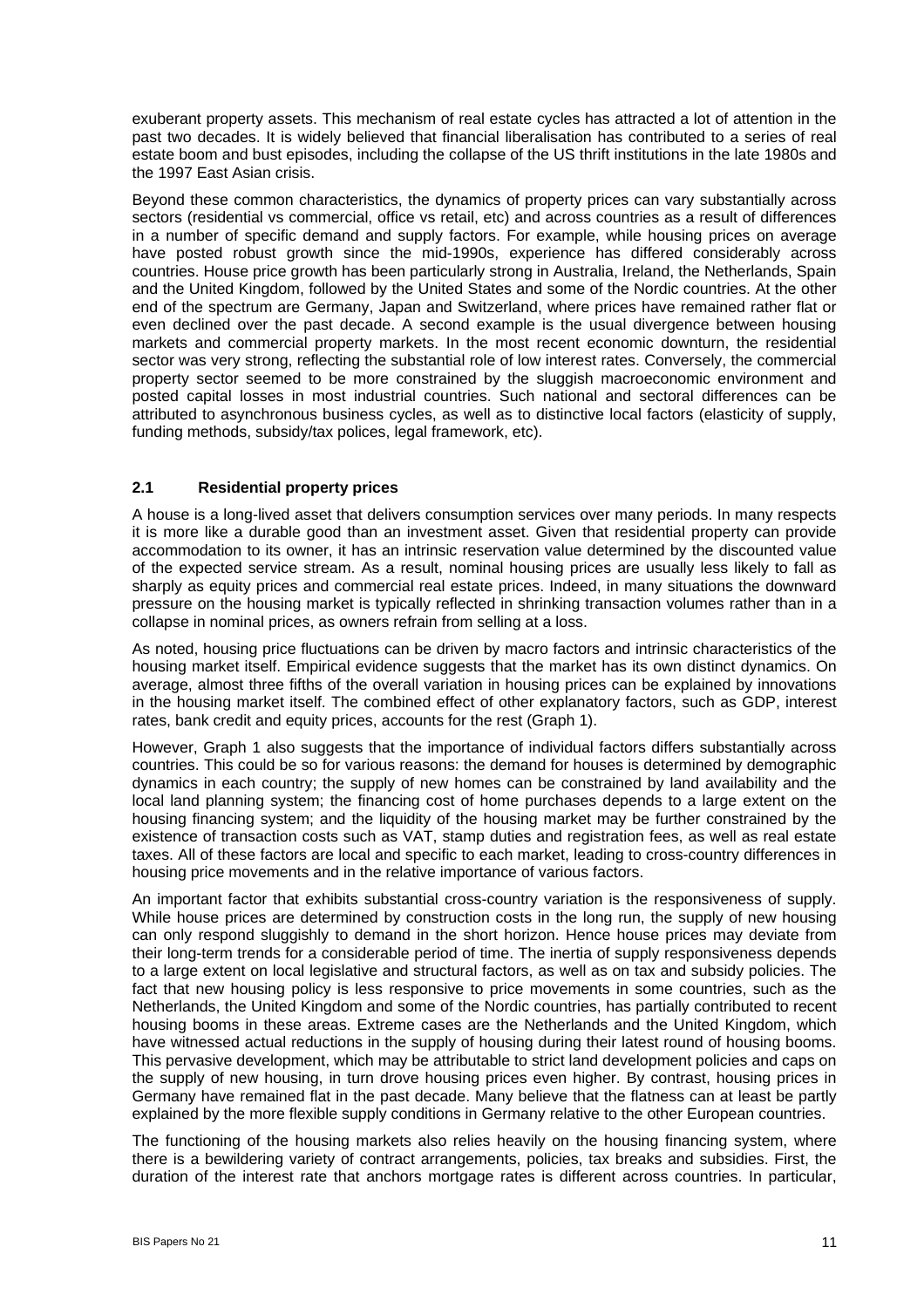mortgages in Australia, Canada, Finland, Ireland, Luxembourg, Norway, Portugal, Spain and the United Kingdom are mainly based on short-term interest rates, making house prices generally more responsive to short-term interest rates in these countries. By contrast, the majority of mortgage financing is tied to long-term interest rates in Belgium, Denmark, France, Germany, Italy, Japan, the Netherlands and the United States (see Borio (1995) and ECB (2003)). Second, the nature of the penalties on early repayment has a significant impact on how far households will be willing and able to refinance their mortgage debts when interest rates fall or when house prices rise. Refinancing in the United States is notably easier and cheaper than in other countries, not only because of smaller penalties but also due to innovations in mortgage securitisation introduced by Fannie Mae and Freddie Mac (see Deep and Domanski (2002)). Third, collateral valuation practices have potentially major implications for credit supply. Valuation methods that are very sensitive to market values, in combination with high loan-to-value (LTV) ratios, would generate a boom in credit supply when property prices rise and a credit crunch when prices fall (see Borio et al (2001) and G10 (2002)). Finally, lower transaction costs may stimulate turnover and enhance the responsiveness of housing markets to macroeconomic shocks. The ratios of transaction costs (including stamp duty, registration fees and real estate taxes) to house prices vary from a low level of 2% in the United Kingdom to exceptionally high levels of 20% in Belgium and 14% in France. Other things being equal, rising demand is more likely to have a larger impact on house prices in the group of countries with lower transaction costs (Graph 2).

While house prices are mainly determined by the above housing market factors, they can also be responsive to returns on other asset classes. An interesting issue that has drawn a lot of attention lately is the comovement between equity prices and housing prices. Given that equity holdings and housing are the two largest portfolio components of household wealth in developed countries, price inflation in one asset will influence the investment decisions of households; the resulting reallocation of portfolios will affect the price of the other asset. In theory, there might be two effects working in opposite directions. The substitution effect suggests that the two asset prices should move in opposite directions, as higher returns in one market will shift investment away from the other market and cause its price to decline. By contrast, the wealth effect predicts that an increase in equity (or house) prices, by increasing the value of household wealth, will allow households to expand their investment in both markets. As a result, the two asset prices will tend to move in the same direction. Depending on the relative importance of the two effects, the interaction between the two markets may be very different.

The connection between the two assets is supported by empirical evidence, which shows a clear pattern in the lead-lag relationship between equity prices and housing prices in many developed countries over the past 30 years. In particular, equity price fluctuations tend to be highly correlated with house price fluctuations six quarters later (Graph 3). Further evidence can be derived from impulse response analyses based on a VAR analysis (see Appendix). The results suggest that equity price fluctuations contribute to the variation in house prices, and the cumulative effect usually peaks after eight to 10 quarters (Graph 4). The fact that housing prices continued to rise three years after the collapse of the equity market in the most recent slowdown is mainly attributable to the current low interest rate environment, which partly offsets the downward pressure associated with falling equity prices. Overall, the substitution effect appears to have played a more important role lately as households which were disappointed with the prospects of equity market investments shifted a large proportion of savings into residential real estate.

### **2.2 Commercial property prices**

Commercial property markets have some unique characteristics, such as longer construction lags, long-term leases and volatile income streams, which cause the commercial and residential property cycles to show distinct patterns. Moreover, commercial property cycles may be asynchronous across regions and sectors. Depending on the elasticity of supply, development lags, durability of assets and funding methods, different types of commercial property may themselves have varying dynamics.

Unlike residential real estate, commercial property is more of a pure investment asset and its value is determined by the discounted value of future rents. When macroeconomic conditions weaken, shrinking business activity cuts down the demand for commercial property and results in higher vacancy rates. Rising vacancy rates and lower rental rates lead to a deterioration of real estate market fundamentals and cause prices to fall. Compared with a residential property, the reservation value for a commercial property is much lower, because its consumption value is low while its maintenance cost is very high. As a result, commercial property prices tend to be more responsive to macroeconomic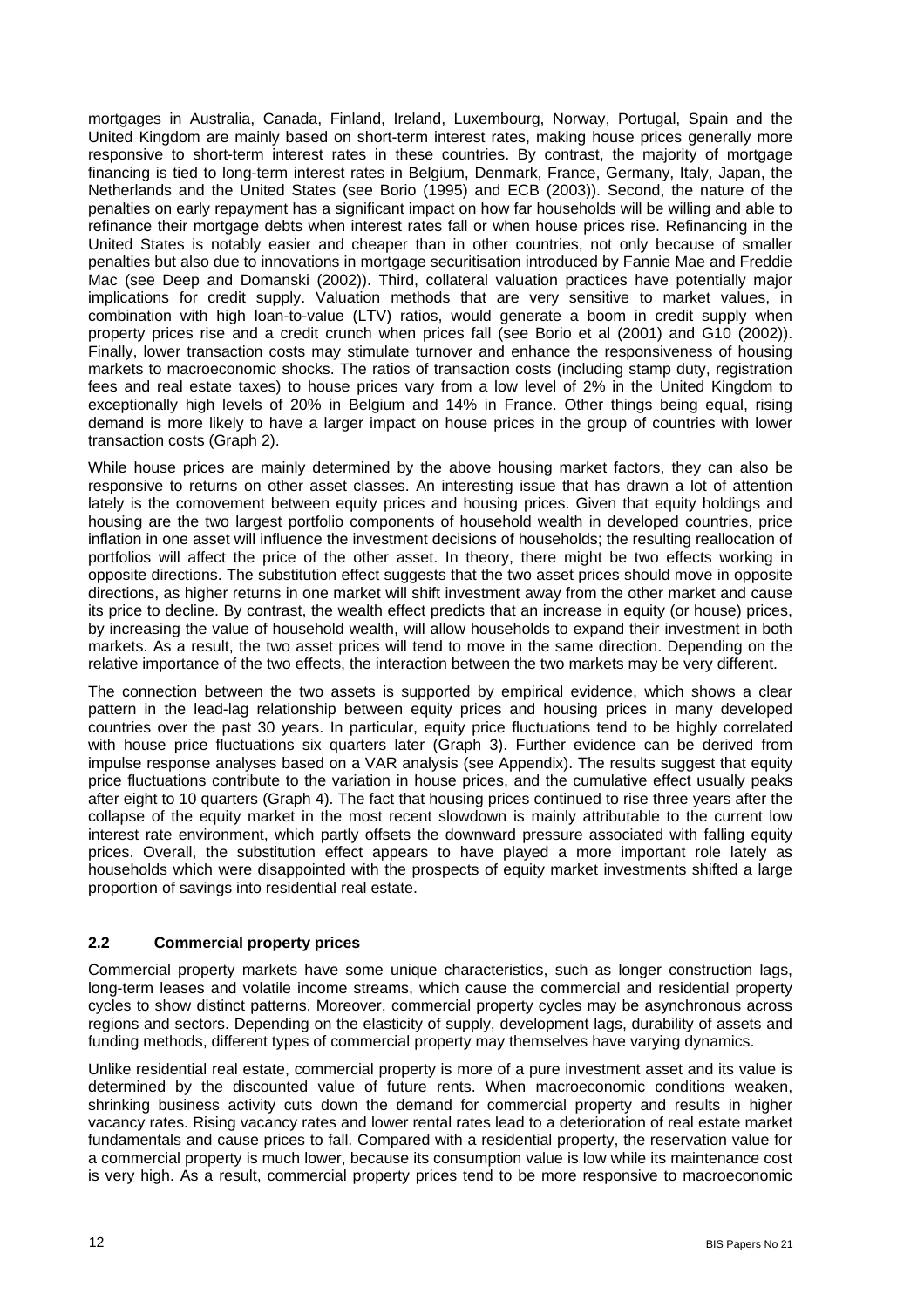conditions, and it is common to observe a sharp decline in nominal commercial property prices during an economic downturn. As Graph 1 suggests, the dynamics of commercial property prices are somewhat less "autonomous" than those of residential sector prices, in the sense that shocks in the commercial property sector explain only 50% of the variation in property prices while the equivalent figure in the residential sector is about 60%.

Graph 1 also reveals the importance of bank credit in determining commercial property prices. This might relate to the fact that commercial property has been widely used as collateral, so that property prices are closely connected with borrowers' financial positions. This idea has been formerly modelled in the seminal work of Bernanke et al (1994) and Kiyotaki and Moore (1997), who highlight the importance of credit market imperfections resulting from asymmetric information between borrowers and lenders. To overcome the adverse selection and moral hazard problems, banks choose to link the terms of credit to the net value of borrowers' balance sheets. In other words, the borrowers' borrowing capacity and cost of external finance largely depend on the value of collateral assets. This introduces a strong interaction between bank credit and the balance sheets of borrowers. Higher collateral (such as real estate) values improve the debtors' balance sheets and allow them to finance new projects on more favourable terms. The availability of extra credit in turn pushes the asset price even higher. By contrast, falling property prices weaken the financial position of borrowers, reduce bank credit to the real estate sector and push property prices even lower. This amplification effect, which is known as the "financial accelerator", can significantly contribute to the high volatility that has been observed in commercial property markets.

The close connection between bank lending and commercial property prices, however, may have been changed in the past decade in the wake of the emergence of new financing methods. A new trend since the early 1990s is that the commercial property sector has been less reliant on funds from traditional sources such as banks and insurance companies. As a substitute, capital market sources of financing, in both equity and debt form, have grown rapidly. This may have resulted in important changes in the dynamics of commercial real estate markets (see Zhu (2002)). On the equity side, the development of real estate investment trusts (REITs) has been particularly remarkable in Australia and the United States. In the United States, REITs have overtaken the pension funds to become the most important institutional investors in the real estate equity market. In Australia, the listed property trusts (LPTs) now control about one third of the commercial real estate assets in the country. On the debt side, securitisation of commercial mortgage-backed assets (CMBSs) has become very popular in both Europe and the United States.

The increasing importance of public real estate markets may lead to a closer integration between commercial real estate and the capital market. Some market participants have argued that this could, on balance, dampen the commercial real estate cycles. From the funding perspective, the development of new funding methods can help to even out the flow of capital into the commercial property sector. For example, in the early 1990s, when most US banks and thrifts were reluctant to extend commercial real estate loans, REIT and CMBS markets developed and successfully removed the potential risk related to financing uncertainty in the commercial property market. Moreover, the development of public markets can strengthen market discipline. Arguably, the low-leverage ownership structure of REITs makes them less likely to build aggressively for speculative future demand. Improved information disclosure and publicly observable prices reflect the changing preferences and concerns of market participants in a more timely manner, so that the market may be able to detect asset price imbalances at an early stage. If so, commercial property prices could be less prone to large swings owing to funding cycles, and their impact on bank performance will be weakened. Nevertheless, given that the integration of the commercial property sector with capital markets could introduce new sources of market volatility, the validity of such an argument remains to be tested.

### **3. Real estate prices and monetary policy transmission**

Movements in property prices could affect aggregate demand and economic activity in various ways. First, rising property prices lead to more optimistic expectations of the returns on property investment. As a result, builders start new construction and market demand in property-related sectors increases. Second, rising house prices induce households to increase private expenditure and therefore provide a big support for private consumption. Third, changes in commercial property prices may significantly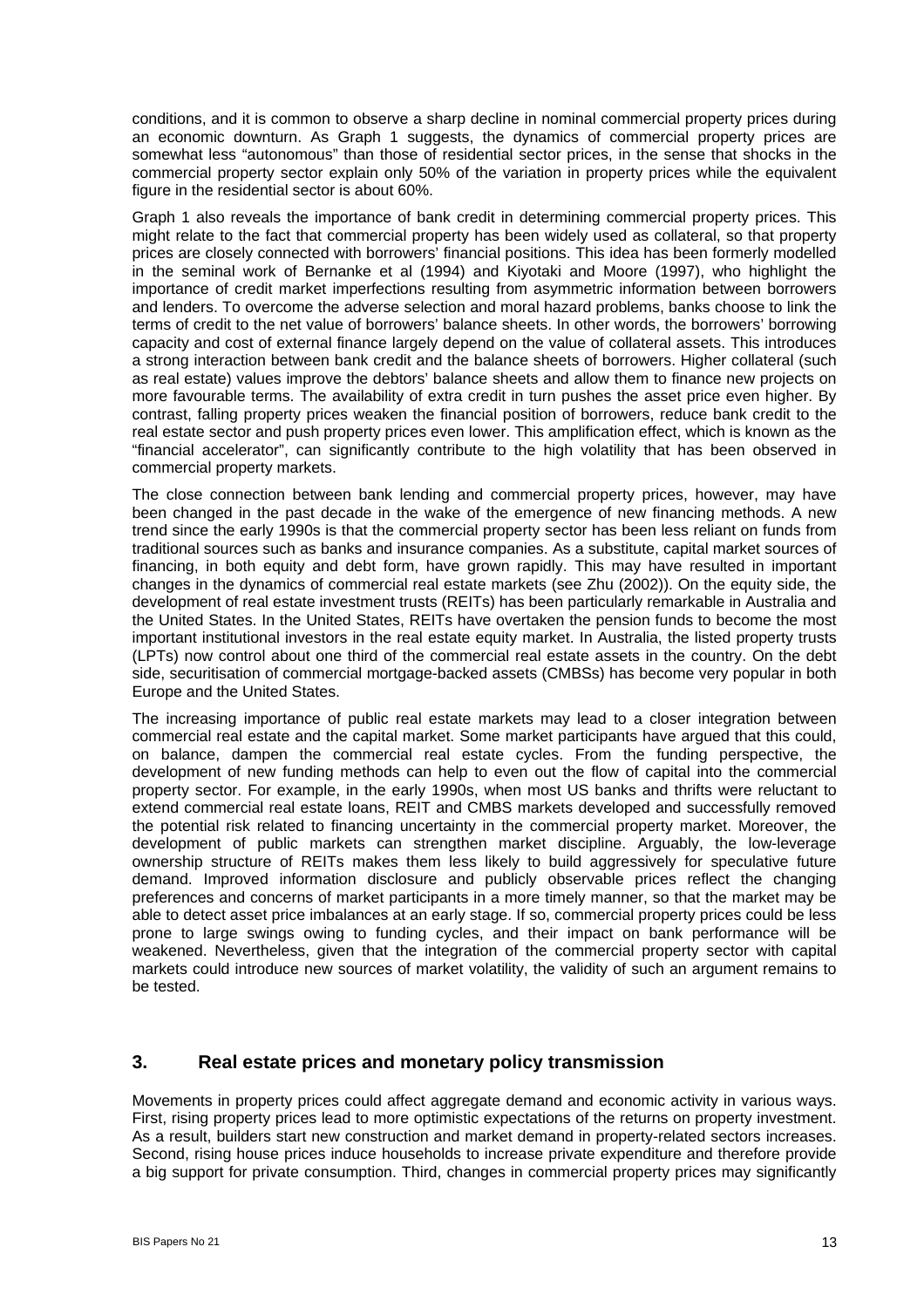change the investment decisions of those firms that are financially constrained. Similarly, movements in house prices influence the financial behaviour of homeowners and would-be home purchasers.

The role of real estate prices in the conduct of monetary policy has attracted much attention among researchers and policymakers in recent years. There has been extensive evidence that property price movements have a large impact on private consumption and the real economy. For example, Helbling and Terrones (2003) examine the downside effect of property price movements and find that house price busts are associated with output losses twice as large as equity bubbles. In addition, Graphs 5 and 6 demonstrate the cumulative responses of real GDP to 1% shocks in house prices and commercial property prices based on a structural VAR analysis (see Appendix). The results show that increases in property prices tend to have a positive impact on real GDP in many countries. Importantly, the magnitude of this impact is different across countries and sectors. The commercial property sector seems to have a larger impact on the real economy, reflecting the fact that it is more important in affecting the investment decisions and financial conditions of corporate firms. Besides, the national difference suggests that the role of property prices in monetary policy transmission might be influenced by local factors.

### **3.1 The investment channel**

Real estate is an important investment asset in the economy. According to Tobin's q approach, the profitability of property investment depends on the ratio between property prices and property replacement cost. When property prices rise above the cost of construction, it is profitable for property developers and other non-financial firms to construct new buildings. Accordingly, the boom in the construction sector boosts employment and demand in property-related sectors. As real estate investment usually represents a significant proportion of the economy as a whole in most countries, the impact can be substantial.

The impact of property prices on construction depends on the importance of the real estate sector in the economy as a whole, the elasticity of property supply and credit conditions in the country. Owing to rigidities in supply, this impact often builds up gradually. The lagged effect can arise from constraints on the availability of land, the local land planning system or the competitive conditions in the construction sector. The lag is also affected by the ease of access to credit and the availability of new sources of funds. Particularly, a construction boom is more likely to take place in financially liberalised economies. With the entry of new financial institutions and intensified competition, property developers and builders can easily receive loans on favourable terms for new construction. Cheap loans then stimulate building activity, as exemplified in a number of countries (G10 (2002)).

In addition to the impact on the construction sector, fluctuations in property prices can have an important influence on investment decisions in other sectors via the liquidity effect or, equivalently, by changing the financial position of various economic agents. Increases in property prices improve the financial condition of property owners, enabling them to raise external funds to finance new projects. Empirical evidence suggests that the impact of financial conditions on investment decisions is greatest for financially constrained firms. Higher property prices can improve the capacity of these firms and allow the economy to invest to its full capacity.

The liquidity effect is, however, a double-edged sword. While rising property prices alleviate credit constraints for property owners, falling property prices can amplify the adverse effect through the interaction between the credit constraint and balance sheet conditions. An initially constrained investor will find it more difficult to access loans, as fewer loans are available in the credit market. The investor either has to give up the investment project or borrow at very high costs. Similarly, an initially unconstrained investor may find himself no longer able to finance new projects on the initial terms and conditions. Rising funding costs and limited accessibility force both groups of investors to cut back the scale of their projects.

### **3.2 The wealth effect**

The argument for the wealth effect goes back to the permanent income hypothesis of the life cycle model. According to this hypothesis, the level of household consumption is determined by permanent income, which is the present value of all future incomes of the household. Given that housing and equity are the two most important financial assets for an average household in most industrial countries, with housing typically the greater of the two, an increase in house prices implies that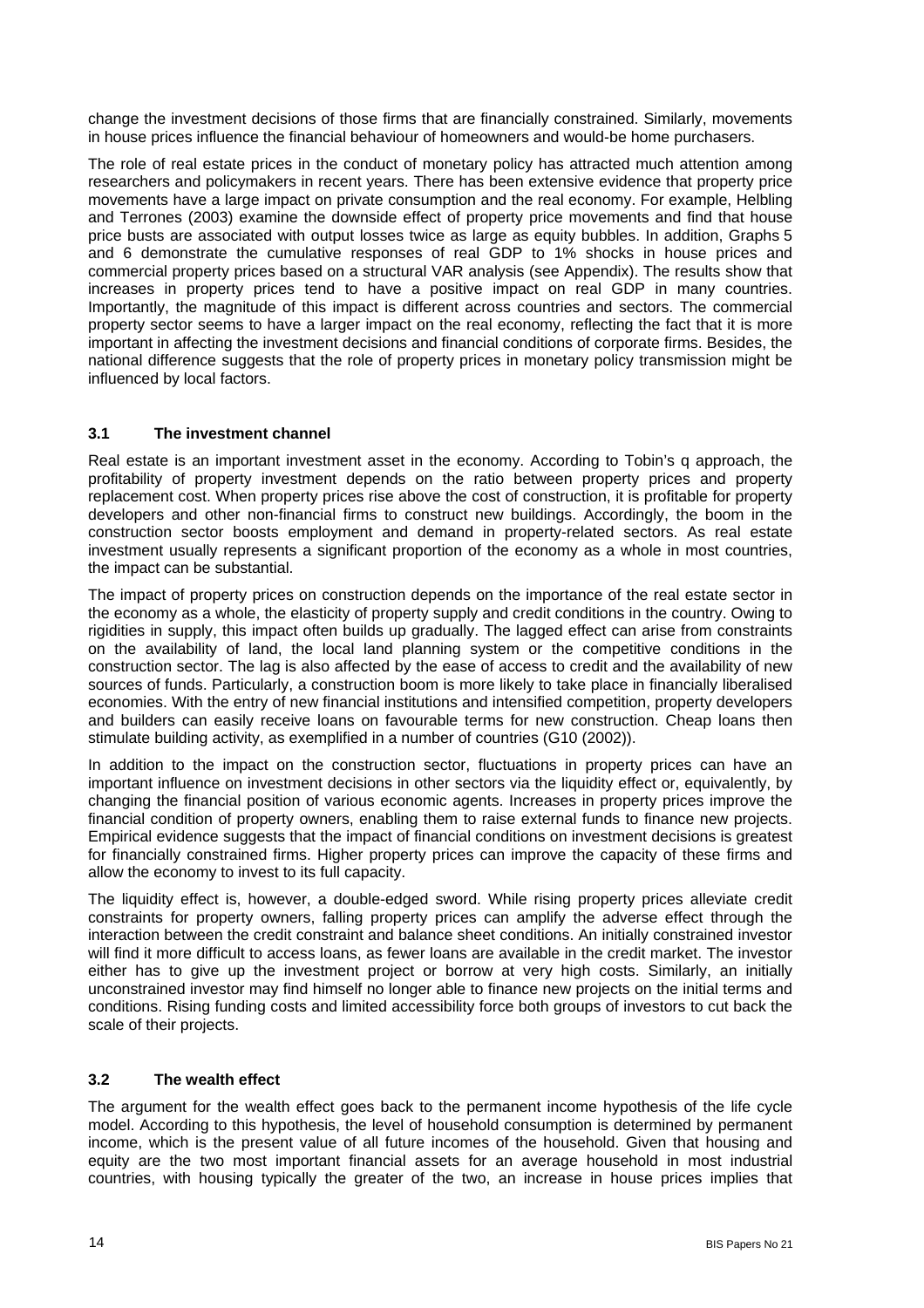household wealth increases. As a result, owner-occupiers may reduce their savings and increase their expenditure.

The strength of the aggregate wealth effect, however, is uncertain and depends on several factors. First, it depends on whether the house price gains are perceived to be permanent or temporary. Second, the size of the wealth effect is also related to the home ownership rate in the economy. Rising house prices tend to increase the wealth of homeowners but make houses less affordable for those households that are planning to purchase their own homes. First-home buyers need to save more for higher mortgage payments and their consumption actually drops when house prices increase. Third, the ability of households to consume capital gains from houses depends on the flexibility of the housing financing system. In other words, whether refinancing is permitted, on what terms and at what cost - these are the main financial factors that determine the magnitude of the wealth effect. For example, an important channel through which households extract consumption from house wealth is the mortgage equity withdrawal (MEW) mechanism, which is mainly based on refinancing. In most euro area countries (except the Netherlands), MEW has been almost entirely absent, as the mortgage market is not very competitive, the cost of refinancing is high and households are rather reluctant to extract equity from their housing stock. In sharp contrast, MEW has been very prominent recently in Australia, the Netherlands, Sweden, the United Kingdom and the United States. In 2002, cash-out refinancing pumped an estimated USD 97 billion from home equity back into the economy in the United States, providing important support for consumer confidence and private consumption. Similarly, the ratio of MEW to disposable income in the United Kingdom hit a very high level of 6.7% by end-2002 (Graph 7).

### **3.3 Challenges for the monetary authorities**

The link between property prices and aggregate demand suggests that the monetary authorities can benefit from monitoring developments in property markets. The view that policymakers should respond to excessive increases in property values which are manifestations of excess demand in the economy as a whole has received much sympathy within central bank circles. In particular, monetary policymakers need to identify the sources and nature of property price fluctuations in order to understand their implications for price stability and the general economy, and then to formulate the appropriate policy response. However, in practice, critical issues arise, suggesting that implementation is not an easy task.

First, it is often not straightforward to identify "excessive" property price inflation at an early stage. Lack of reliable data, diversity in valuation methods and unpredictability of market movements make it difficult for policymakers to design an early warning signal of asset price imbalances in the property market with a comfortable degree of confidence.

Second, it is technically difficult to predict the exact effects of monetary policy on the property market and on the macroeconomy. In many cases the monetary authorities find themselves in a dilemma, as price stability in the goods market and in the asset market (including the real estate market) may call for different policy responses. For example, in recent years many industrial countries have witnessed booms in housing markets, at the same time as macroeconomic performance was sluggish and inflation rates were very low. The coexistence of strong house price inflation and low inflation in the goods market has posed a serious dilemma for policymakers. The tightening consistent with stability in the housing market may risk excessive deflation in the goods market and a subsequent negative impact on an already weakened macroeconomy. On the other hand, the build-up of household debt, which has mainly been a result of low interest rates, has increased household indebtedness and may finally impair the ability of households to continue servicing their debts without adjustments in their expenditure.

On balance, whether the monetary authorities are able to use monetary policy to contain asset market imbalances remains debatable. The above two problems, namely "when to do it" and "how to do it", need to be resolved before the monetary authorities can refine their policy framework to deal with asset market imbalances.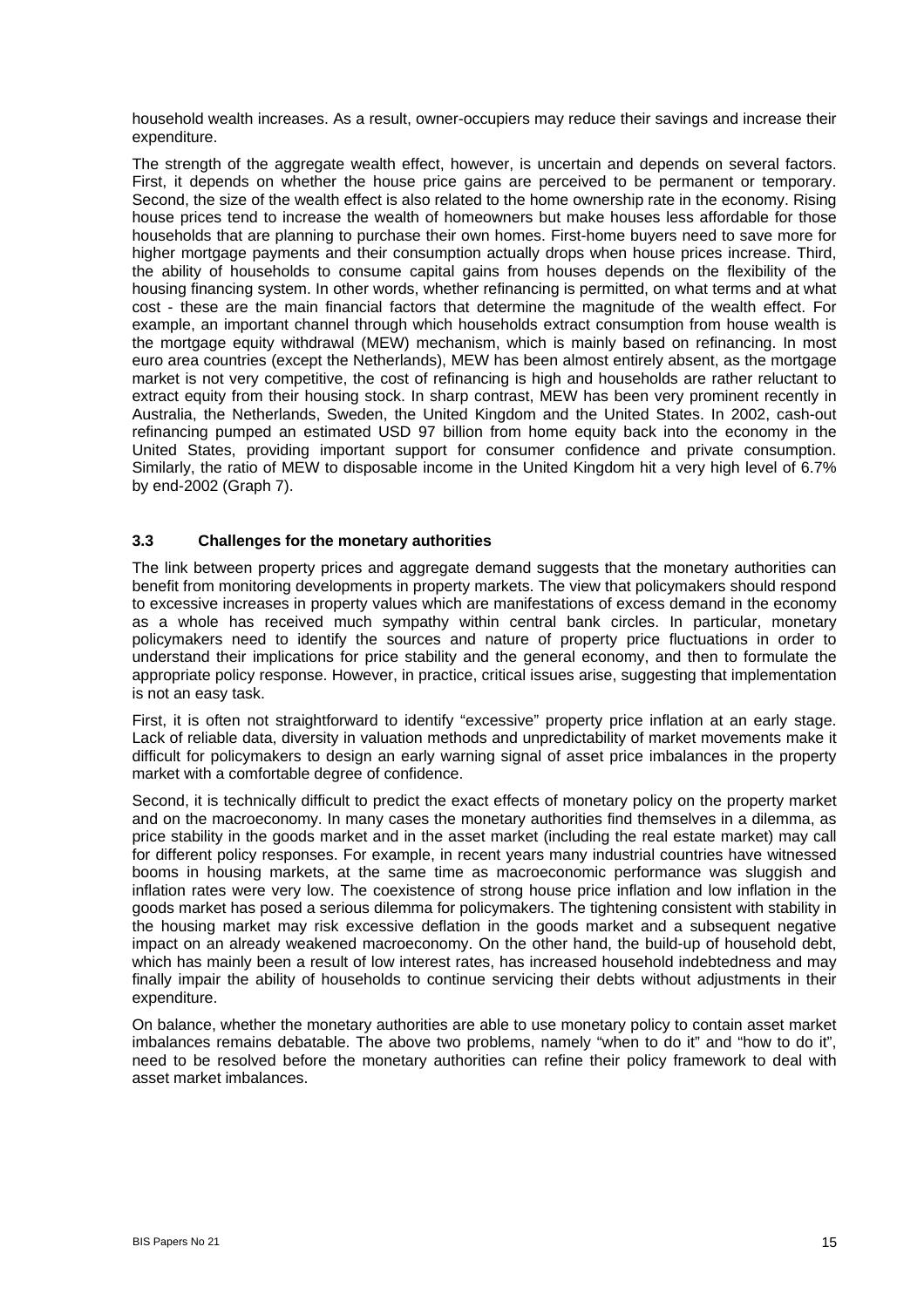# **4. Real estate prices and financial stability**

Bank lending is the primary source of real estate funding; not surprisingly, there are close connections between real estate prices and bank credit. On the one hand, sharp falls in property prices can lead to a large-scale deterioration in asset quality and in the profitability of the banking industry, particularly for those banks that are deeply involved in property or property-related lending businesses. They also undermine the value of bank capital, reducing the banks' lending capacity. On the other hand, banks' lending attitude has important implications for property prices. Bank credit to property buyers and constructors may change the balance between the demand and the supply side and cause property prices to fluctuate.

The linkage between property prices and bank credit is confirmed by empirical evidence based on the VAR analysis (see Appendix) in a number of countries. Graphs 5 and 6 show that increases in property prices often lead to expansion of bank credit and this impact is notably high in some countries. Recent studies by Hofmann (2001) and Davis and Zhu (2004) suggest that bank credit and property prices are positively related in the long run. They further point out that the impact of property prices on bank credit is significantly positive, yet the impact in the reverse direction in less clear.

### **4.1 Risks for banks**

Movements in real estate prices can have a substantial impact on banking performance. In particular, falling property prices may lead the banking sector into distress via various channels, eg through increases in bad loan expenses in real estate loans, or through a deterioration in the financial conditions of borrowers and banks themselves, or indirectly through a contraction in financial transactions and in economic activity.

First of all, real estate lending is one of the most important components of bank loans. In most developed countries it accounts for one third, sometimes even more than half, of total bank loans. Declines in real estate prices imply a lower return in the property industry and hence real estate loans are more likely to default. This reduces the profitability of bank lending and increases the banks' bad debt expenses as well.

The complexity of the credit risk channel increases given the prevalent use of collateralised lending in real estate loans. On both residential and commercial property markets, mortgage loans are often collateralised by the underlying property. Nevertheless, the use of a low LTV ratio does not necessarily shelter banks from loan losses. When property prices decline sharply, even ratios that were initially considered to be very conservative may turn out to be insufficient. In particular, when a high LTV ratio is used in combination with the market value (defined as the expected price if the target asset was traded on the date of valuation), it could be very risky for mortgage lenders because default risk could be extremely high during a downward phase.

The credit risk exposure of property loans also depends largely on the usage of these loans. Residential mortgage loans are usually considered to be very safe, as a home is more like a consumption good and the repayment of these loans often comes from household income, which is relatively stable. By contrast, loans to developers and constructors for commercial purposes are much riskier. The repayment of these loans is backed by the sale prices or rents generated from the property upon its completion. Declines in property prices imply a deterioration in the financial position of developers and constructors; therefore they are not able to borrow new funds that are essential for the completion of the project. When the property under construction is left unfinished, the value of collateral drops close to zero and the commercial mortgage loan is deemed to default. In fact, increases in non-performing loans in the commercial property sector have been a major contributor to a number of banking crises, such as the financial distress in the early 1990s in many industrial countries and the 1997 East Asian crisis.

The credit risk, however, is not confined to the real estate sector. Because real estate assets are also widely used as collateral for other types of loans, fluctuations in property prices would have a broader impact on the banking industry through the balance sheet effect as noted above. When real estate prices fall, a typical borrower is more likely to face financial constraints in the form of reduced borrowing capacity. These constraints restrict the scale of new investment and reduce the profitability of corporate firms. As a result, the credit risk exposure of other types of bank loans increases as well, exacerbating the fragility of the banking sector.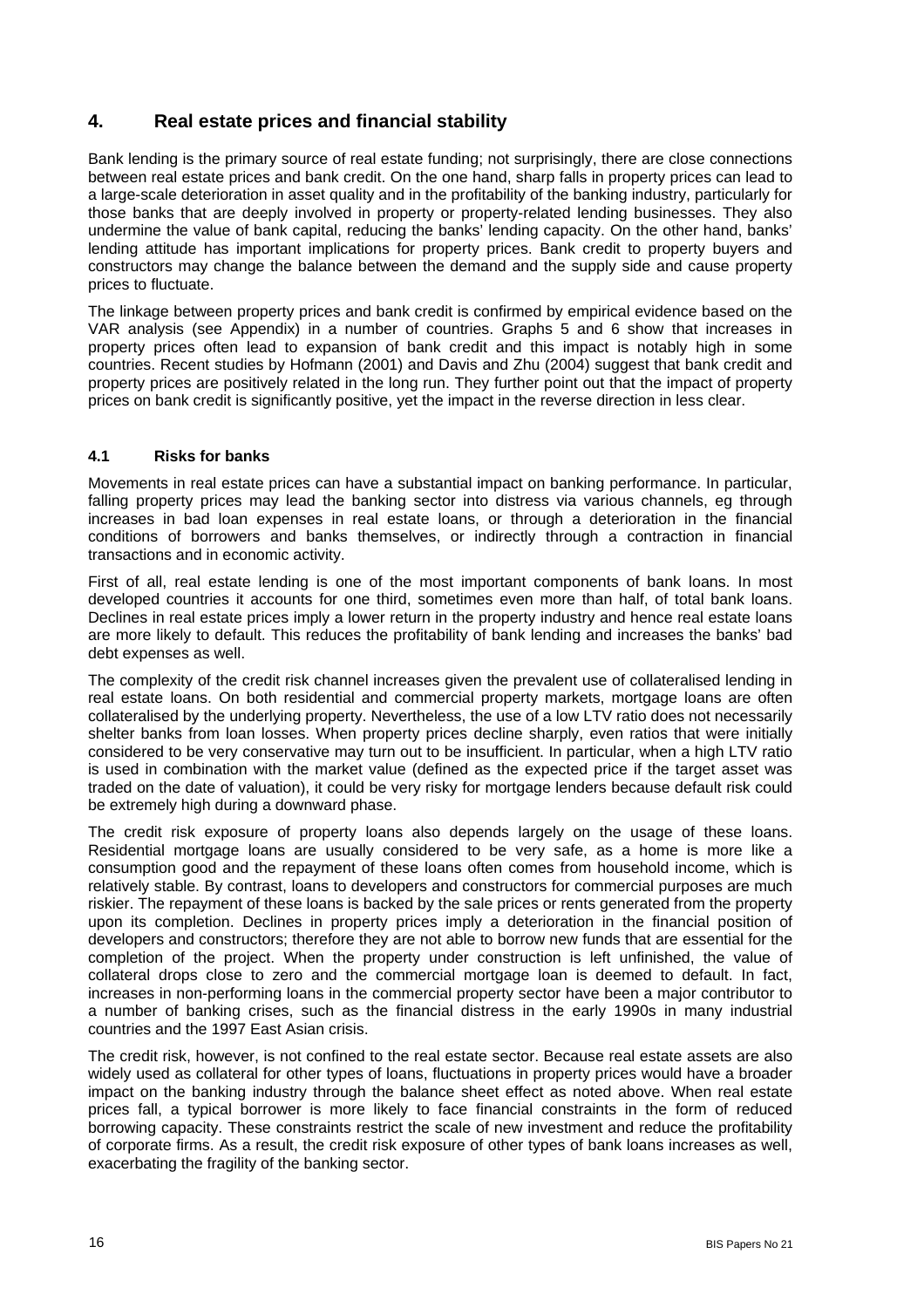This credit risk channel and its interaction with financial constraints become even more complex under certain conditions. One example is that the banks' lending criteria are arguably procyclical. Banks tend to underestimate the default probability of property-related loans in a real estate boom for various reasons, including poor risk management practices, poor data and perverse incentives linked to the safety net. This "disaster myopia", as defined by Herring and Wachter (1999), can be a major contributor to the build-up of asset price inflation and increases in banks' credit risk exposure. Another worrisome situation occurs when one bank or a particular type of financial institution has extremely high concentration in the real estate sector, as exemplified by the US thrift institutions and the Japanese "Jusen". This concentration of property-related risk turned out to be very dangerous in both cases. The collapse of property prices easily dragged down these specialised institutions, and generated systemic risk for the whole financial system.

In addition to the credit risk effect, declines in property prices would also lead to a reduction in bank profitability via indirect channels. During the downward phase of property markets, banks' capital base is weakened because of increasing provisions and declines in the value of fixed assets. As a result, banks' lending capacity is limited and inevitably their interest income will fall. Moreover, as construction and borrowing activity shrink, banks' fees and commission income from real estate related transactions decline. Finally, as noted above, declines in property prices may generate a negative feedback on the overall economic conditions. This type of risk, because of its nature, is more difficult to hedge and is likely to affect the sector as a whole.

| Table 1                                                                              |                         |                      |                         |                      |                                               |                      |                                 |                |
|--------------------------------------------------------------------------------------|-------------------------|----------------------|-------------------------|----------------------|-----------------------------------------------|----------------------|---------------------------------|----------------|
| Banking profitability at different stages of property cycles: <sup>1</sup> 1979-2001 |                         |                      |                         |                      |                                               |                      |                                 |                |
|                                                                                      | <b>Return on equity</b> |                      | <b>Return on assets</b> |                      | Loan loss<br>provisions<br>(% of total loans) |                      | Memo:<br><b>Number of years</b> |                |
|                                                                                      | Up<br>swing $^2$        | <b>Down</b><br>swing | Up<br>swing             | <b>Down</b><br>swing | Up<br>swing                                   | <b>Down</b><br>swing | Up<br>swing                     | Down<br>swing  |
| Australia                                                                            | 12.44                   | 9.61                 | 1.27                    | 0.85                 |                                               |                      | 9                               | $\overline{7}$ |
| Belgium                                                                              | 12.22                   | 12.31                | 0.37                    | 0.36                 | 0.32                                          | 0.62                 | 15                              | 6              |
| Canada                                                                               | 18.71                   | 17.24                | 0.98                    | 0.90                 | 0.72                                          | 0.71                 | 10                              | 10             |
| Finland                                                                              | 6.75                    | 6.30                 | 0.46                    | $-0.02$              | 0.41                                          | 0.23                 | 15                              | 8              |
| France                                                                               | 11.07                   | 1.77                 | 0.41                    | 0.04                 | 0.56                                          | 1.04                 | 7                               | $\overline{7}$ |
| Germany                                                                              | 10.86                   | 12.74                | 0.51                    | 0.60                 | 0.63                                          | 0.87                 | 12                              | 11             |
| Italy                                                                                | 15.21                   | 12.61                | 0.99                    | 0.71                 | 0.88                                          | 1.16                 | 9                               | 9              |
| Japan                                                                                | 17.67                   | $-3.65$              | 0.48                    | $-0.13$              | 0.06                                          | 0.70                 | 13                              | 10             |
| <b>Netherlands</b>                                                                   | 16.34                   | 14.41                | 0.73                    | 0.51                 |                                               |                      | 15                              | 8              |
| Norway                                                                               | 15.13                   | $-37.78$             | 0.87                    | $-0.72$              | 0.24                                          | 2.47                 | 14                              | 8              |
| Spain                                                                                | 10.50                   | 7.89                 | 0.96                    | 0.75                 | 0.81                                          | 1.30                 | 13                              | 10             |
| Sweden                                                                               | 15.82                   | 11.53                | 0.86                    | 0.60                 | 0.49                                          | 0.15                 | 12 <sup>2</sup>                 | 11             |
| Switzerland                                                                          | 10.96                   | 9.26                 | 0.70                    | 0.54                 |                                               |                      | 12 <sup>2</sup>                 | 11             |
| United Kingdom                                                                       | 21.47                   | 15.64                | 1.05                    | 0.67                 |                                               |                      | 13                              | 5              |
| <b>United States</b>                                                                 | 17.03                   | 16.02                | 1.34                    | 1.12                 | 0.90                                          | 0.87                 | 14                              | 9              |
| Average                                                                              | 14.15                   | 7.06                 | 0.80                    | 0.45                 | 0.55                                          | 0.92                 |                                 |                |

<sup>1</sup> Aggregate property prices are constructed as a weighted average of real house prices and real commercial property<br>prices. <sup>2</sup> "Up (down) swing" refers to the years when real aggregate property prices in the country con (decrease).

Sources: OECD; BIS; author's calculations.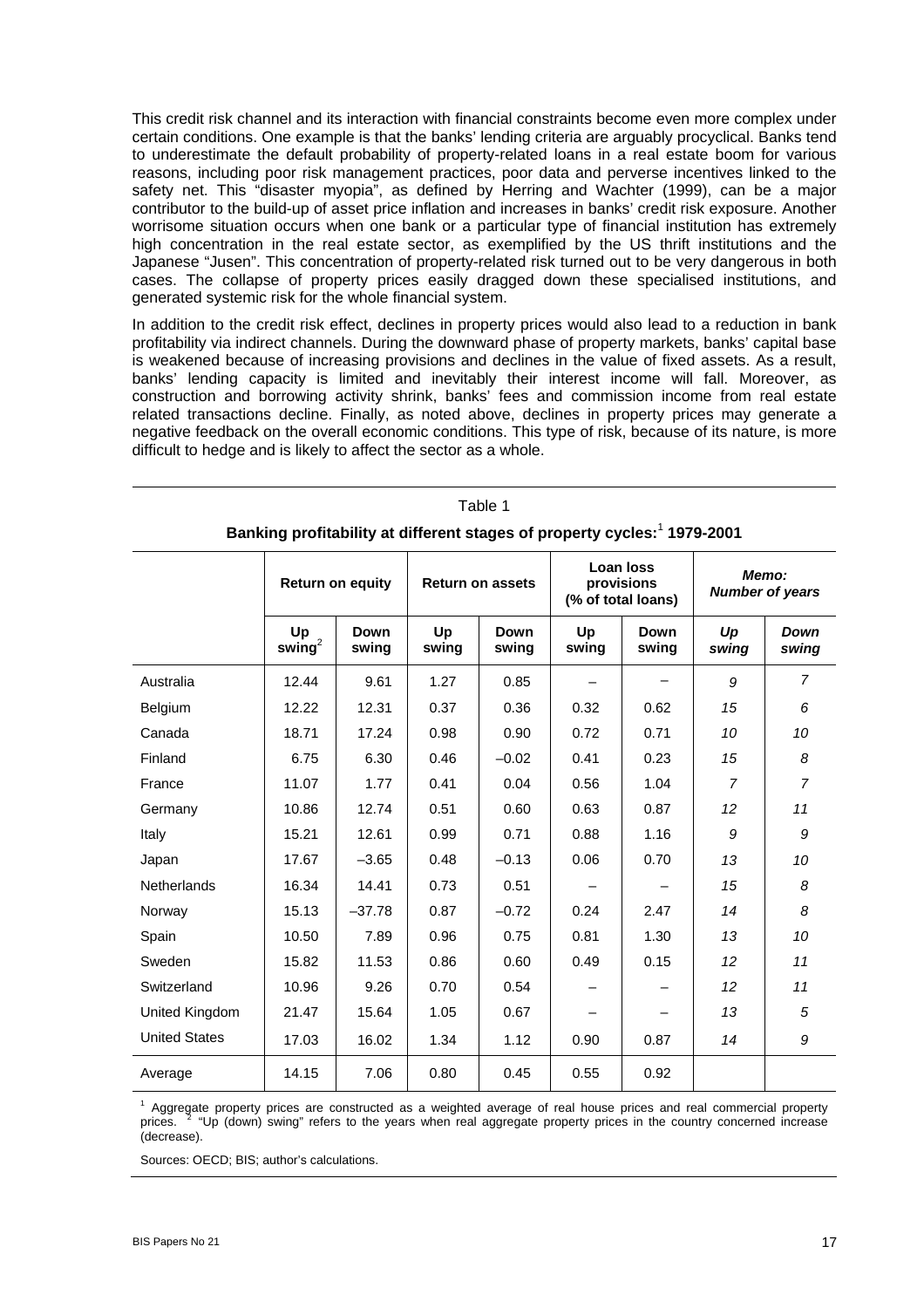Table 1 computes the average levels of banking profitability and loan loss provisions during the upward phase and downward phase of property markets in a number of industrial countries. On average, the profits of banks almost halve and loan loss provisions nearly double in "bad" years. A striking example is Norway, where bank performance was dramatically affected by property market conditions. Similarly, it is widely believed that the large exposure of the banking industry to the real estate sector and the collapse of land prices have been at the heart of Japanese banking problems, contributing to the increase in non-performing loans in the banking sector and distorting the performance of the real economy.

In sum, given the large effect of property prices on bank profitability, booms and busts in real estate prices have important implications for financial stability. Even if large swings in property prices do not necessarily bring the banking sector into distress, they do feature in a number of banking crises in industrial and emerging market countries alike (see Herring and Wachter (1999)). Typical examples in recent decades are Spain in the late 1970s and early 1980s, the Nordic countries in the late 1980s, Mexico in the early 1980s and mid-1990s, Japan in the whole past decade, Thailand in 1994-97 and a number of other episodes (see Hilbers et al (2001)). An important observation is that the financial system is more vulnerable to property market movements in financially liberalised economies where effective prudential regulation is not fully developed. After financial liberalisation, lending rates tend to be driven down as a result of the entry of new financial institutions, intensified competition among lenders, and removal of interest rate control and administrative control on credit growth. As net interest margins shrink, banks come under pressure to search for new opportunities and may tend to underestimate the risk of new loans. Especially if an effective prudential regulation system is not in place, excessive competition can easily lead to a build-up of financial imbalances. The unwinding of financial imbalances at a later stage triggers the onset of a banking crisis.

#### **4.2 Implications for risk management**

Risk management is at the heart of all financial activities. It is crucial for managers and financial regulators to measure accurately the credit risk exposure of banks and to make sure that such risk does not jeopardise the stability of the financial system. In the current revision of the capital adequacy framework by the Basel Committee on Banking Supervision (BCBS), the main theme is to improve measurement of the credit risk exposure of banks.

Given the important share of real estate loans and property-related loans in bank portfolios, banks need to have a clear understanding of the impact of property market movements on their balance sheets. However, owing to lack of reliable data and the heterogeneity of property markets, the task is typically a difficult one.

The difficulty arises first from the regional and sectoral differences mentioned above. For example, real estate loans can have different maturities; they can be granted at fixed or floating interest rates; and the levels of household debt and debt service burden vary across countries. All these features make property assets non-comparable across national boundaries. To understand the risk involved in individual loans, including default risk and prepayment risk, requires a thorough knowledge of local markets and market dynamics. These national differences imply that the risk weights, which are used to decide the level of economic capital, should vary across countries and differ between residential and commercial mortgage loans. Even within the same category of residential mortgage loans (in the same country), the credit exposure for principal residence and that for second-home investors can be quite different in the event of a housing price decline.

Default correlations add another layer of complexity. The correlation is relevant in at least three dimensions. First, mortgage loans tend to have a substantial systematic component in that the default correlation is high. Although mortgage loans on average have a lower default probability, the defaults usually come together, when a national market falls into distress. This high correlation is particularly important in small economies, where the national market offers only limited diversification opportunities. By contrast, default correlations will tend to be lower in large countries with more regional economic profiles.

The second dimension is the relationship between probability of default (PD) and loss-given-default (LGD). While most credit risk models, including those underlying the Basel Accord, treat PD and LGD as independent, empirical evidence suggests a strong positive correlation between these two variables. This result is not surprising, as default rates are usually higher during economic downturns. Such periods also tend to go hand in hand with depressed property prices. The procyclical relationship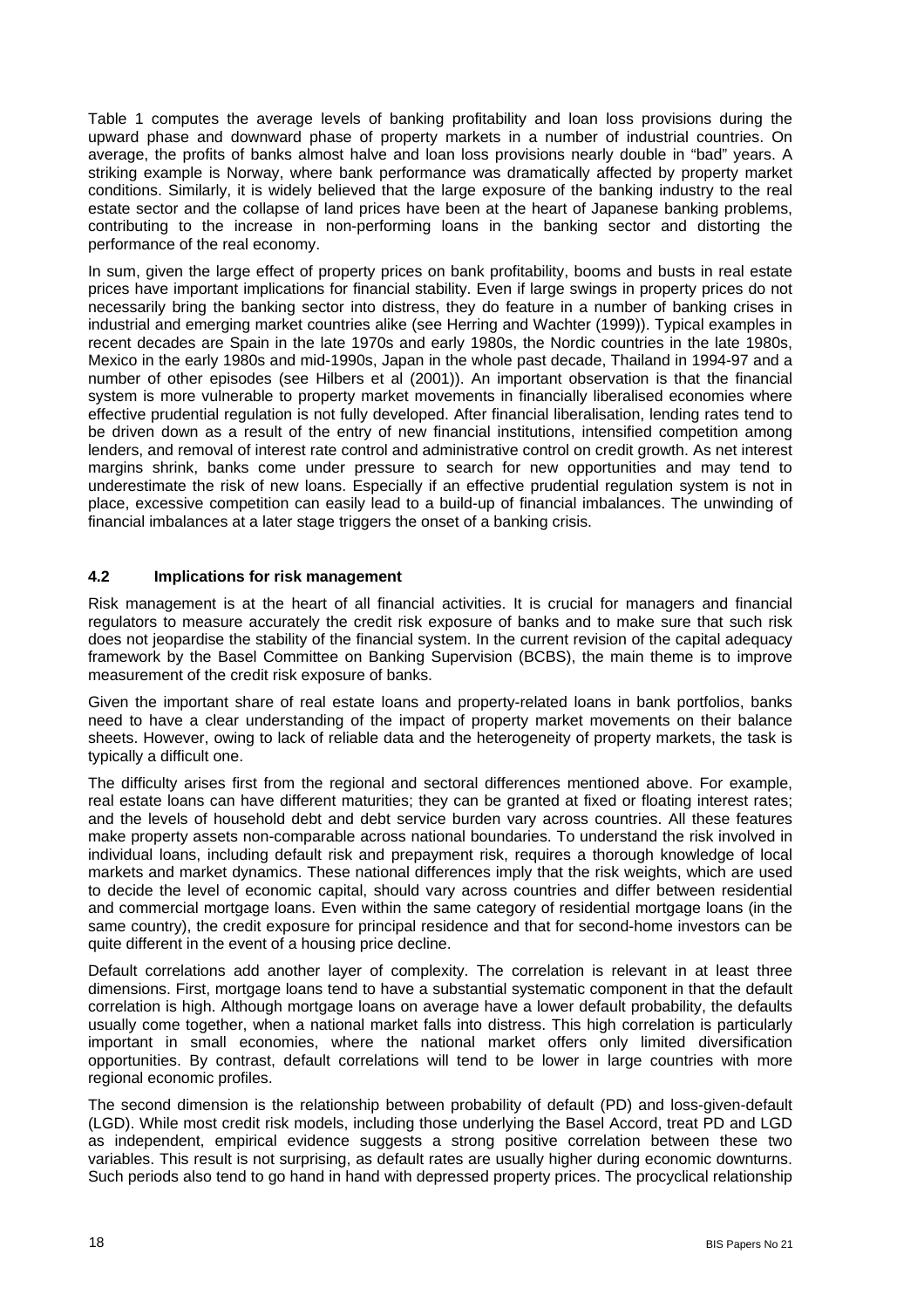between the two variables raises questions about the market practice of assuming a zero correlation, as the latter would underestimate the expected loan losses in bad times.

The final dimension relates to the potential for cross-country diversification. Cross-border real estate investment has traditionally been considered a strategy to achieve diversification benefits, and has been on the increase in the past decade. However, empirical evidence (Graph 8) suggests that global commercial property markets have become more integrated since the mid-1980s, even though a significant diversification benefit from global housing markets is still present. Case et al (2000) find that the high correlation across national commercial property markets links strongly to effects of changes in GNP, suggesting that real estate investments are akin to a bet on fundamental economic variables that are correlated across countries. Ignoring the trend of global market convergence will also lead to an underestimation of the capital reserves that are needed for a sound banking system.

### **5. Final remarks**

The nature of real estate price dynamics and their relationship with financial stability and monetary policy are much debated questions among academics and policymakers alike. They pose important challenges for risk management, financial regulation and policy design. These issues may not be fully resolved in the near future, mainly because of the complexity of the market and varieties of market functioning. To a large extent this is a consequence of inadequate data and weak analysis. The collection of reliable and comparable data on property markets has proved very difficult, restricting the scope of meaningful analysis. Looking forward, there is a need for action aimed at improving the quality of property data and enhancing the comparability of national statistics across countries.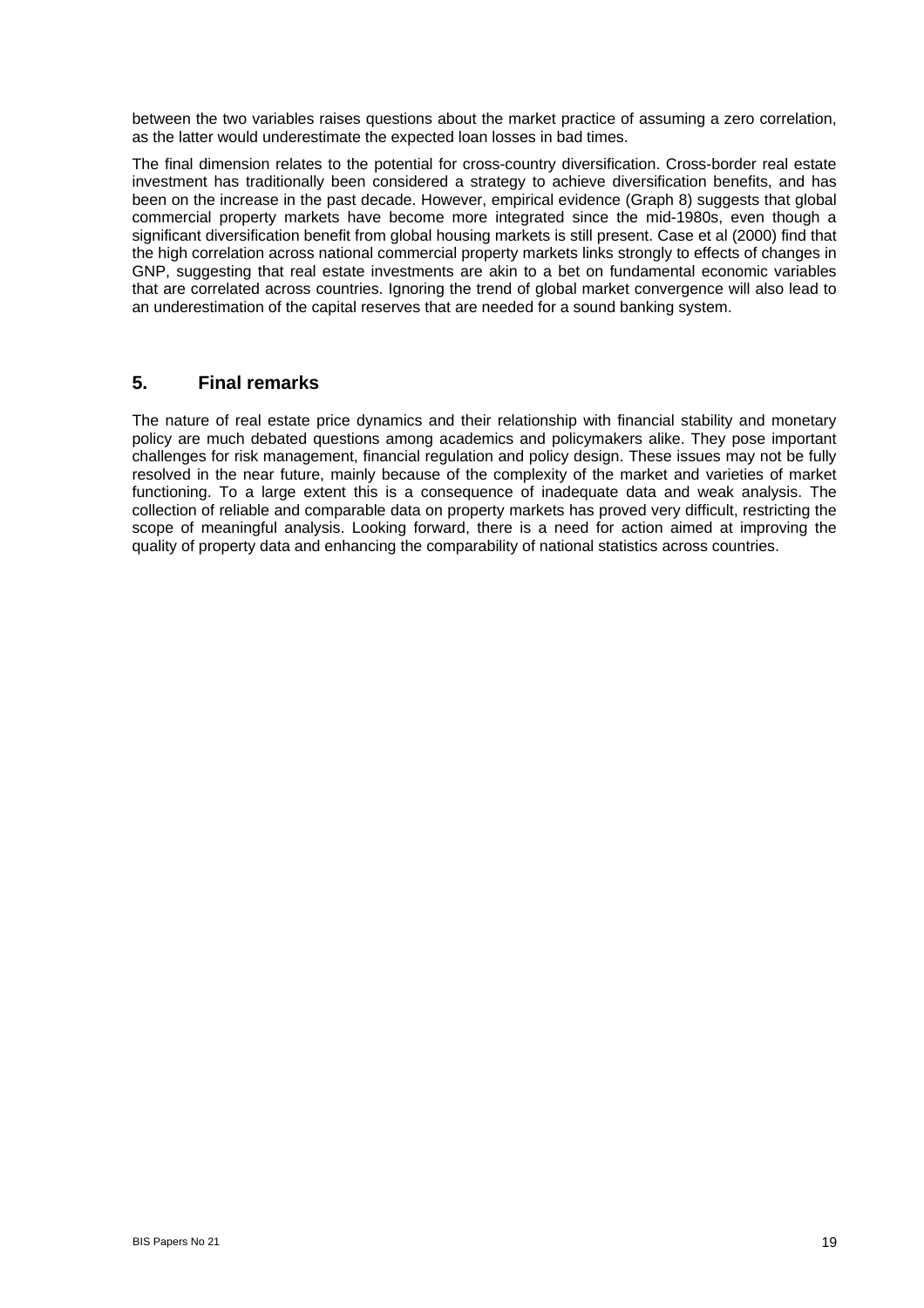### Graph 1

### **Contribution of different factors in explaining the variation in property prices**



 1 Of the G7 countries plus Australia, Belgium, Denmark, Finland, Ireland, the Netherlands, Norway, Spain, Sweden and Switzerland.

Source: Author's calculations.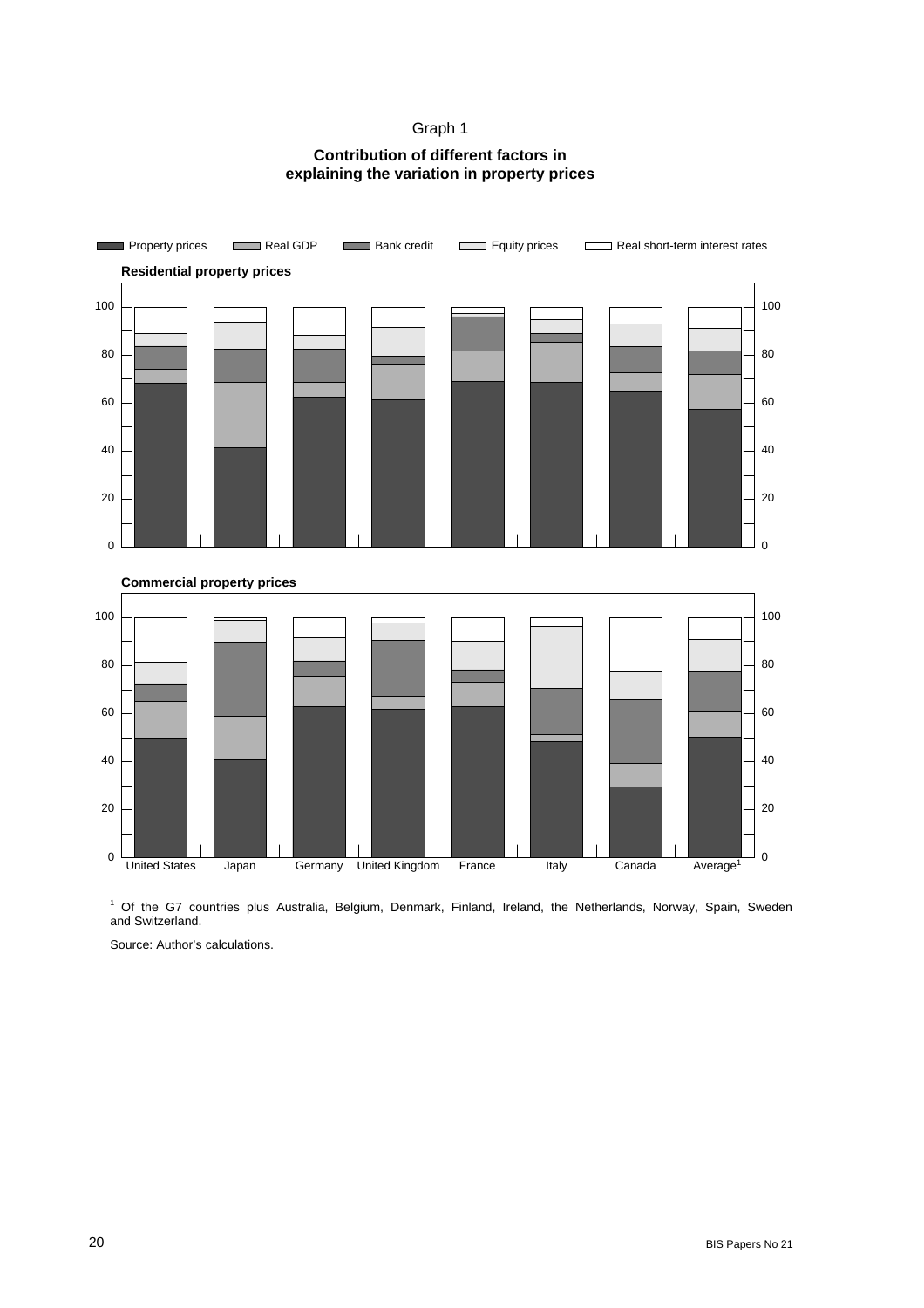Graph 2 **Transaction cost against house price variation** 



Sources: Maclennan et al (1998); national data.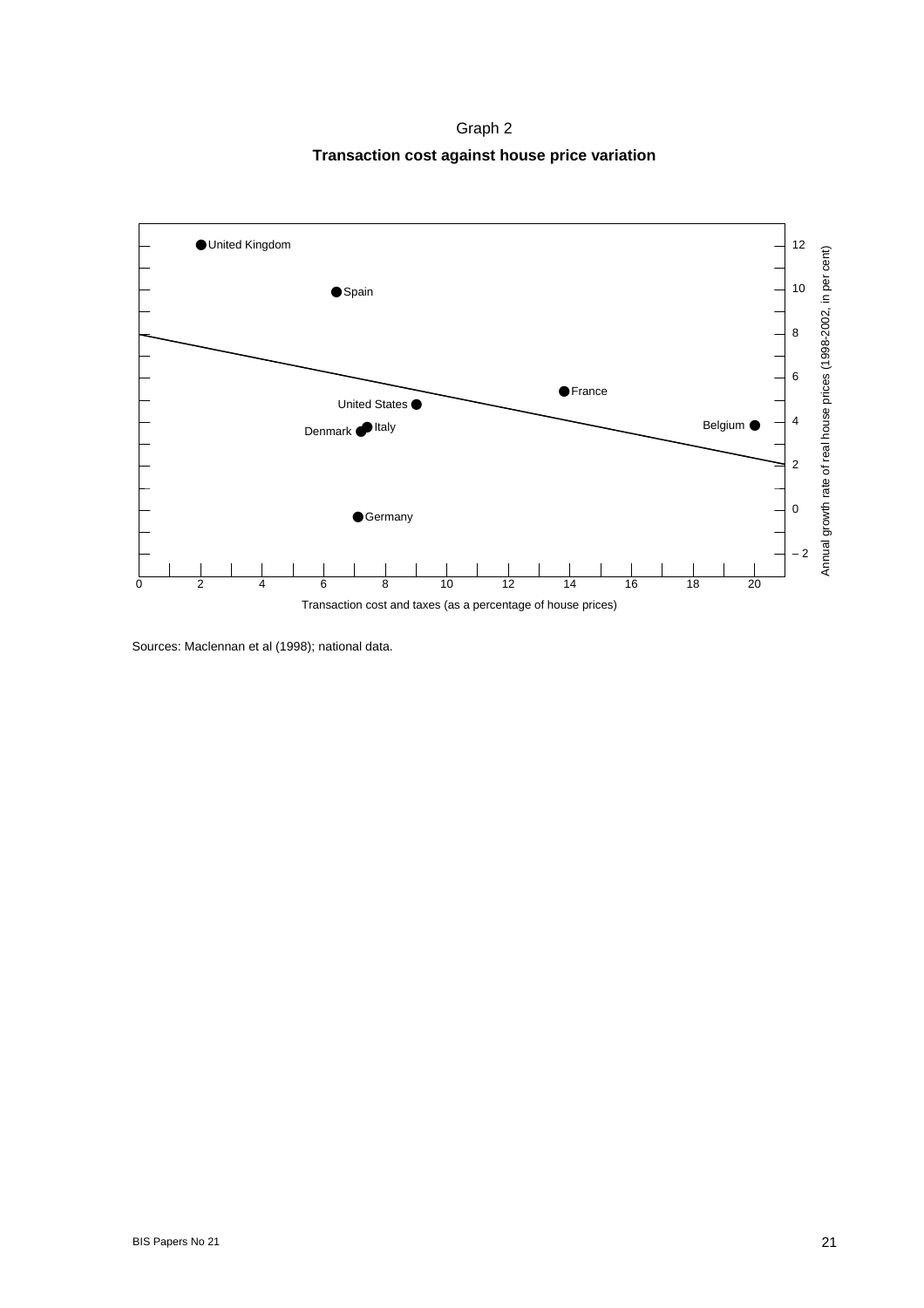#### Graph 3

#### **Lead-lag correlation between real residential property prices and real equity prices<sup>1</sup>**



 $1$  Based on the detrended ratio of both series. The vertical line indicates the time of maximum correlation (for Germany, after 16 quarters). The x-axis refers to the number of quarters that equity prices lead (positive values) or lag (negative values) residential property prices.

Source: Author's calculations.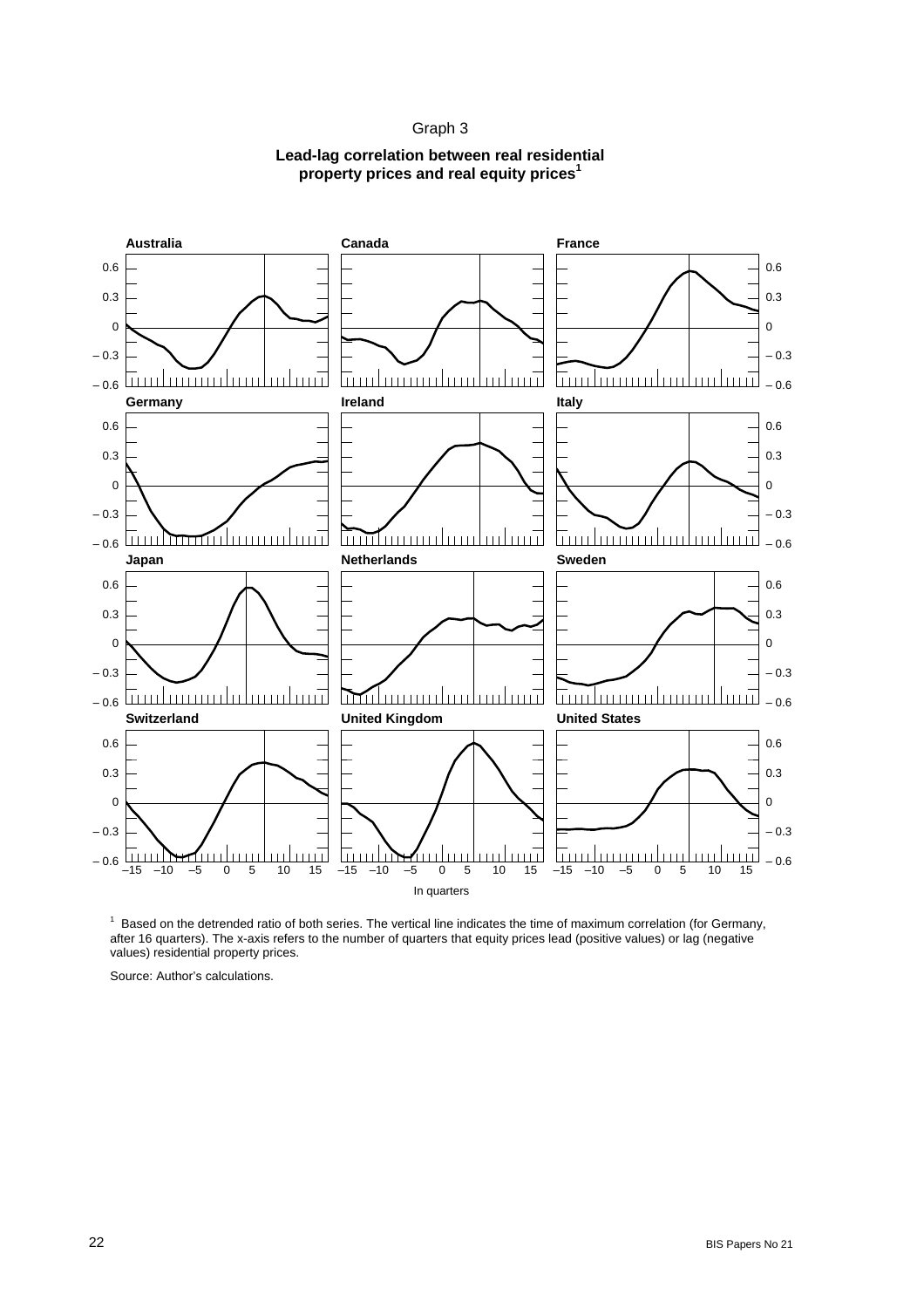Graph 4 **Cumulative responses of house prices to a 1% shock in:** 



Source: Author's calculations.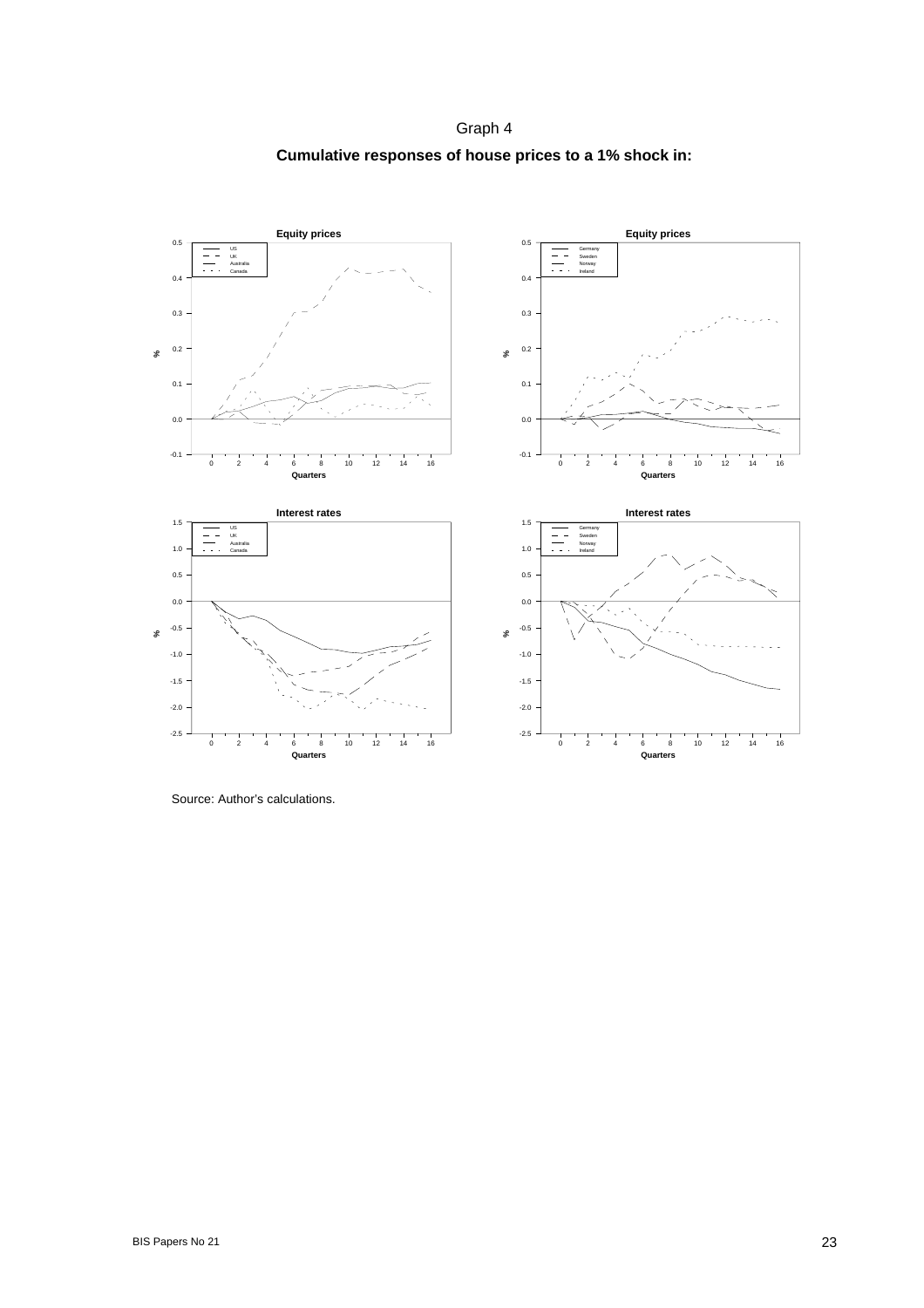Graph 5 **Cumulative responses to a 1% shock in house prices** 



Source: Author's calculations.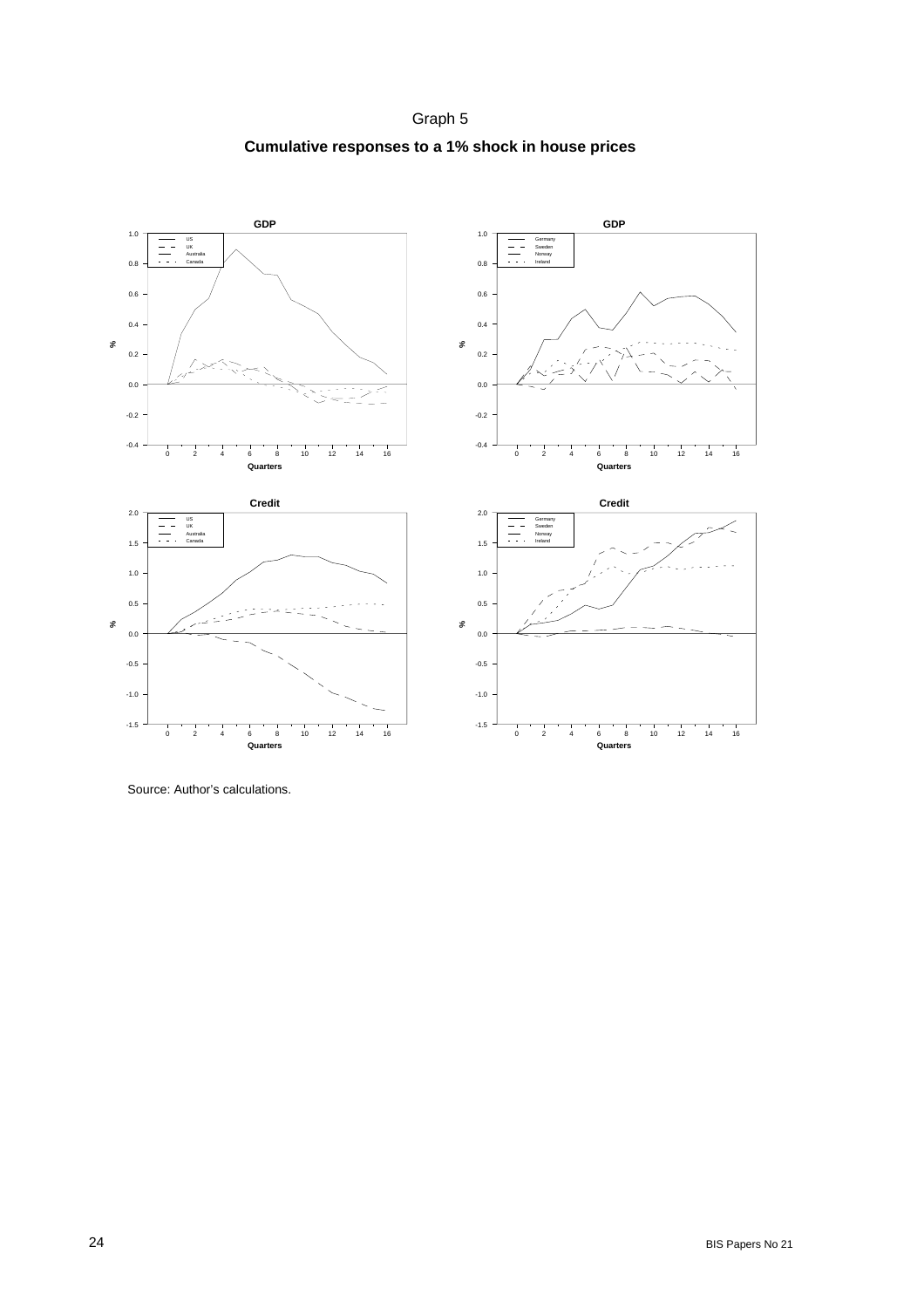Graph 6





Source: Author's calculations.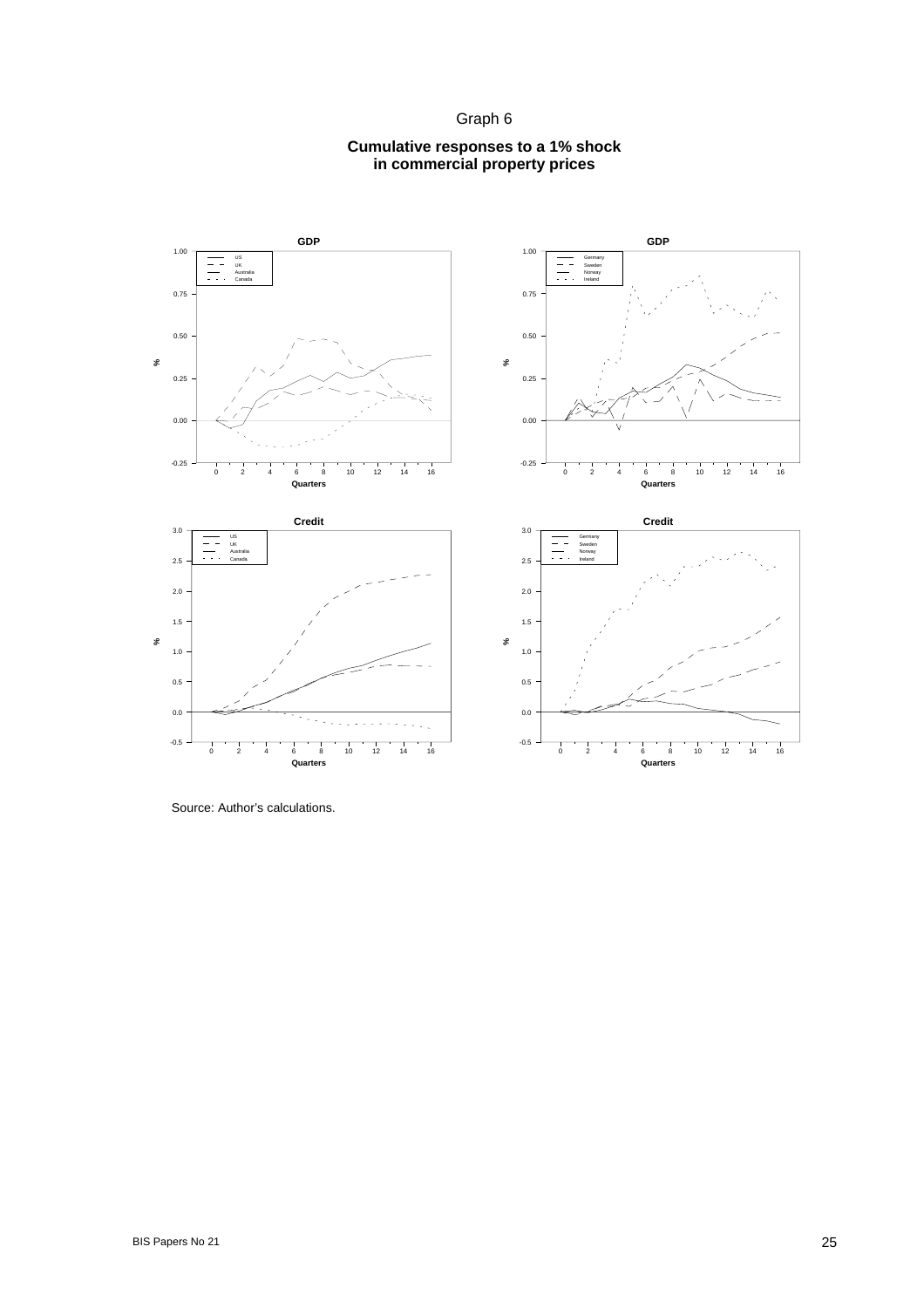### Graph 7

#### **Housing equity withdrawal and residential property prices**



<sup>1</sup> Change in housing finance less households' investment in housing as a percentage of household disposable income; three-quarter moving average.  $2$  1985 = 100.

Sources: Bank of England; Board of Governors of the Federal Reserve System; national data.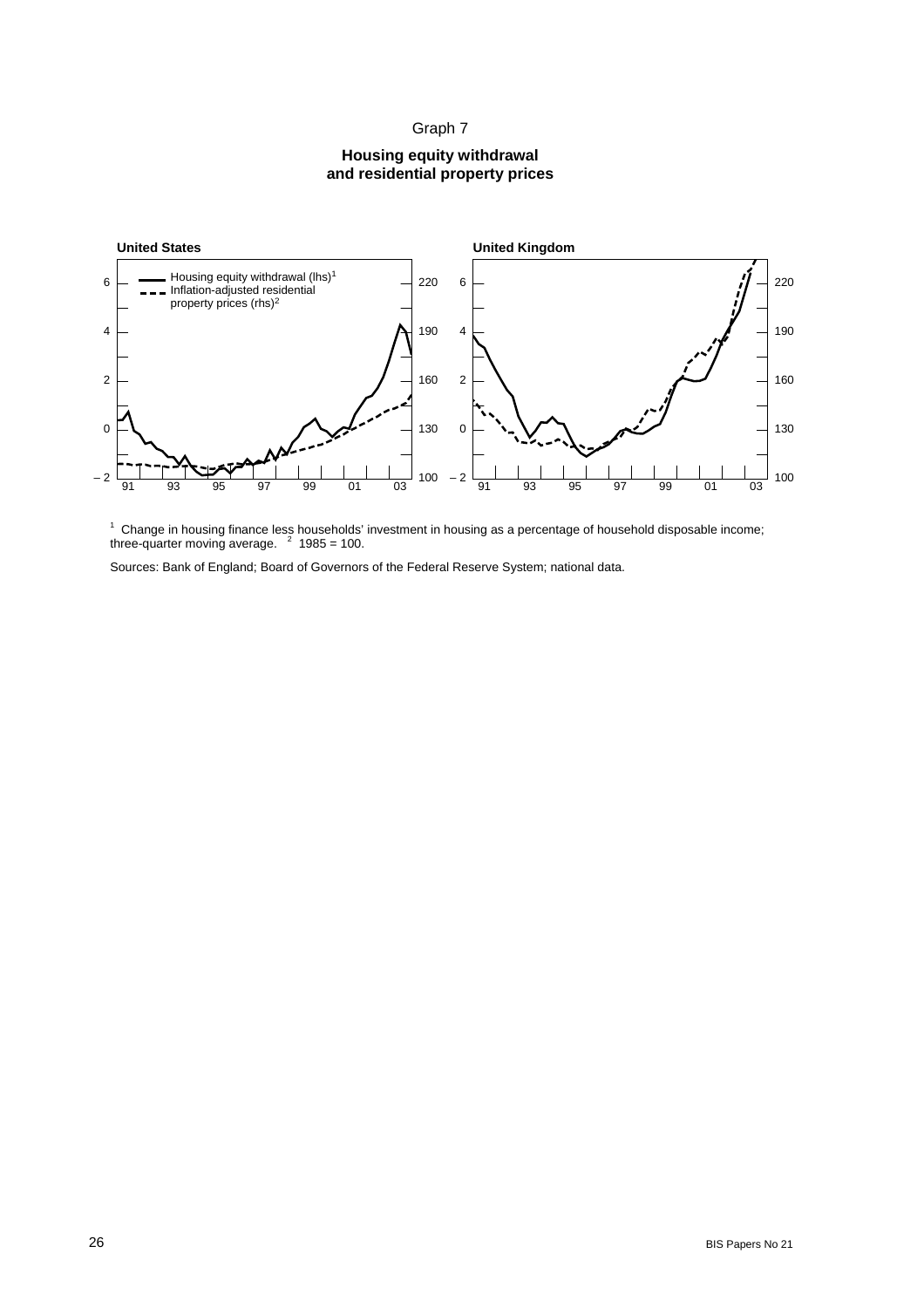Graph 8

#### **Rolling average correlation of global property markets**



The sample comprises 17 countries: Australia, Belgium, Canada, Denmark, Finland, France, Germany, Ireland, Italy, Japan, the Netherlands, Norway, Spain, Sweden, Switzerland, the United Kingdom and the United States. The average correlation is calculated in two steps. First, I compute the correlation matrix of property price series (either real house prices or real commercial property prices) in the 10-year window (year *t*–9 to *t*). In the second step, the average of all bivariate correlations is defined as the world average.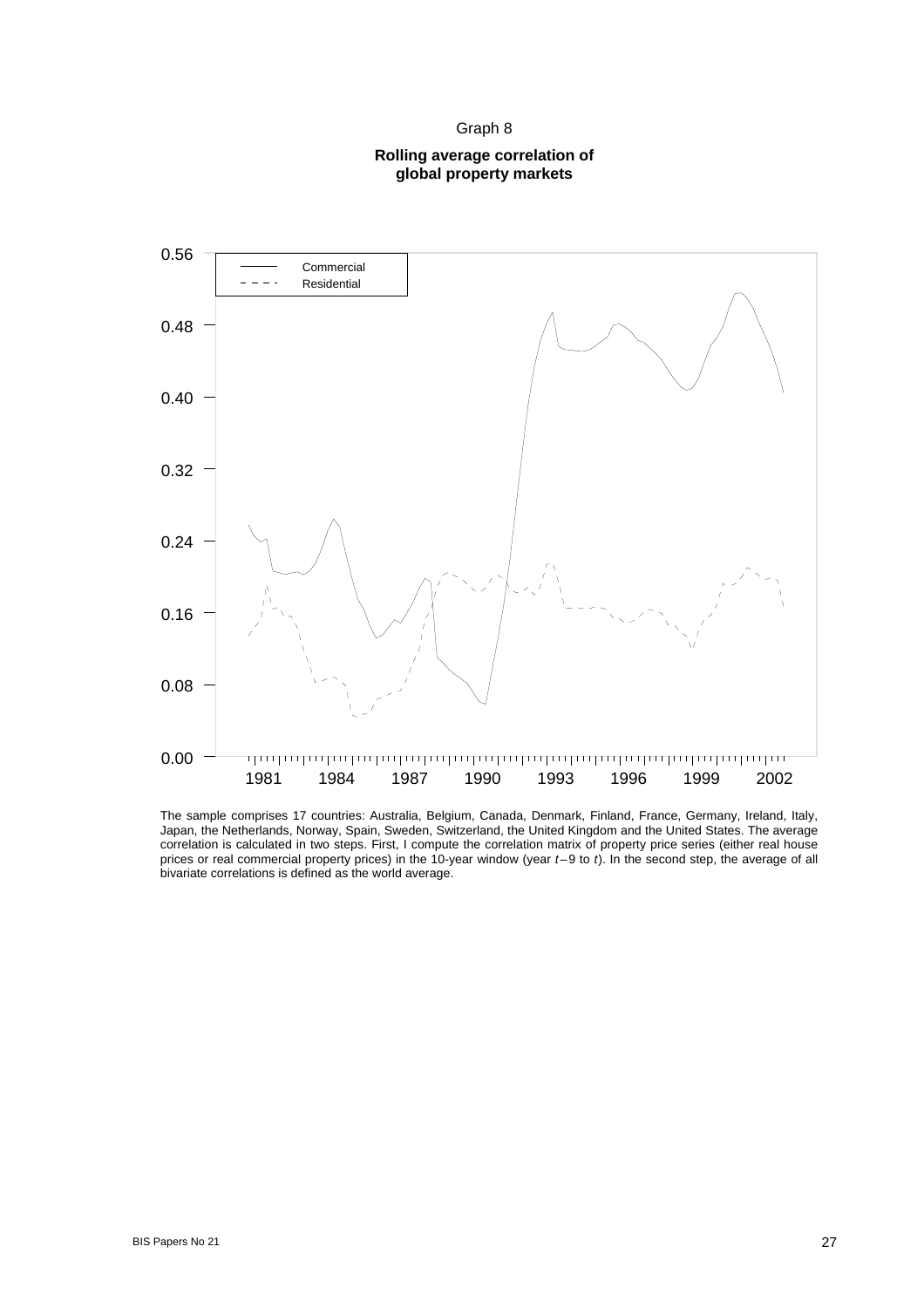# **Appendix: The VAR framework**

A standard VAR system is the reduced form of a linear dynamic simultaneous equation model in which all variables are treated as endogenous. This framework is employed in this paper to study the joint behaviour of property prices (either house prices or commercial property prices), national income, short-term interest rates, bank credit and equity prices.<sup>3</sup> Each variable is regressed on a number of lags (eight quarters in this study) of itself and of all other variables in the information set.

The VAR model is estimated for each country. In the next step the aim is to provide some quantitative estimates of the dynamic interaction among the variables of interest. To do this, I orthogonalise the estimated reduced-form model to identify the effect of the innovations of the variables in the system in isolation from each other. In this paper the identification uses Sims' lower triangular ordering (the standard Choleski decomposition), and the ordering of the variables is: GDP, bank credit, property prices, equity prices and interest rates.

The justification of the ordering is as follows. Real GDP is considered to affect all other variables within the same quarter, but it does not respond contemporaneously to innovations in any of the other variables. And the interest rate is ordered last because policymakers may react quickly to all innovations but it usually takes a while for the policy to become effective. These assumptions are fairly standard in existing literature. The trickier part is the ordering among bank credit, property prices and equity prices. The logic of the current ordering<sup>4</sup> is: (1) equity prices can respond immediately to shocks in other variables; (2) property prices are relatively more sticky than equity prices; (3) financing conditions (bank credit) may affect property prices contemporaneously, but there is a lag between the changing property prices and their effect on bank credit, owing to decision lags and loan processing time.

Based on the identifying assumptions embodied in the specified ordering of the variables, the key outputs of the VAR model are the variance decomposition and impulse responses. The variance decomposition is able to break down the variance of the forecast error for each variable into components that can be attributed to each of the endogenous variables. In addition, the impulse response functions are computed and the results show the interrelationship between any two of the variables of interest. With a model of five variables, this model generates 25 solutions. Therefore, only a few key results are presented here (Graphs 1, 4, 5 and 6).

l

<sup>3</sup> All variables are in real terms. Except for interest rates, all of them are measured as first log differences (equivalent to percentage changes) because the series in levels are non-stationary.

<sup>4</sup> I also experimented with other orderings and the results do not change significantly.